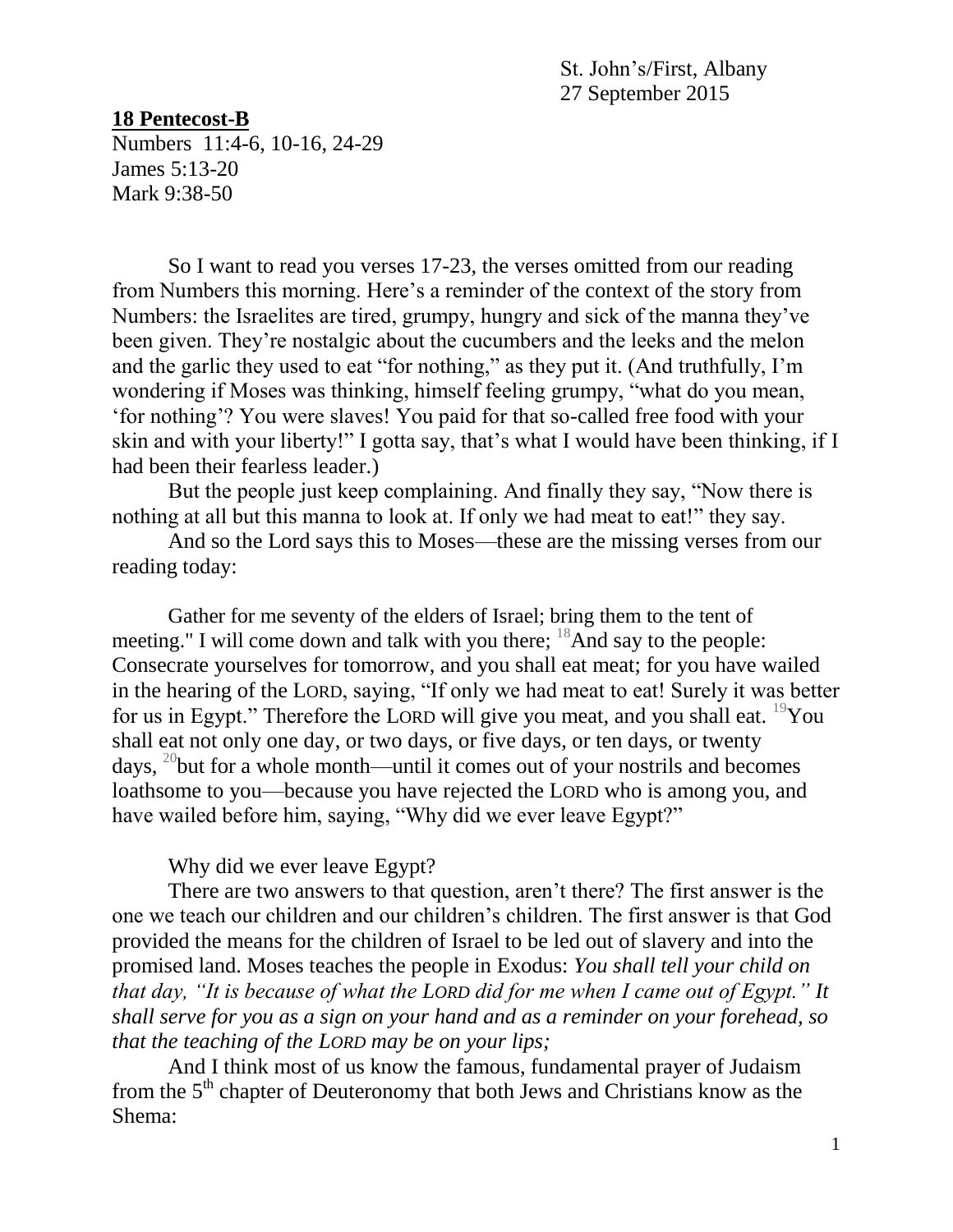*Hear, O Israel: The LORD is our God, the LORD alone. You shall love the LORD your God with all your heart, and with all your soul, and with all your might. Keep these words that I am commanding you today in your heart. Recite them to your children and talk about them when you are at home and when you are away, when you lie down and when you rise. Bind them as a sign on your hand, fix them as an emblem on your forehead, and write them on the doorposts of your house and on your gates.*

The Shema, the "Hear, O Isreal" prayer reminds us that God's chosen have been called out to new ventures; they have been called out of bondage and into freedom; they have been provided with a covenantal promise, with a place to call home, with an identity. Of course, no one has ever been really clear on what that means.

And then again, the question "Why did we ever leave Egypt?" also has a second, less glorious answer, one that isn't as much about God's providence but simply this: We didn't want to be slaves anymore. Anything, *anything* would have been better than that. We wanted freedom more than bondage—or so we thought.

Because at this point in the journey, the manna isn't looking good. And slavery in Egypt isn't seeming so bad. There were all those free cucumbers. All those free melons. And free cloves of garlic and bunches of leeks.

So the Lord's none too happy with the people and their grumbling for meat, for the way things used to be. As promised—or as threatened--the Lord does indeed send meat. The Lord sends such a profusion of quail that many people gorge themselves on it, sicken and then die.

I'll be honest with you, this journey story from Numbers is an ominous one. It's full of crotchety people with Moses as their crotchety leader and a Lord God who seems crotchety, as well, providing plentiful food, but of questionable nourishment. We can't call any of these people happy campers, can we?

So--why did we ever leave Egypt?

Wasn't our slavery better than this?

Or—let me put it this way: Why did we ever leave Eden?

Eden was a good place, right? The food was even better there than in Egypt. Everything was ours for the taking: low-hanging lemons, fragrant grapes, ripe figs; it was a plant-based dieter's paradise, a vegan's nirvana—all except for the fruit of the tree of the knowledge of good and evil. But it was that fruit we couldn't resist, that fruit we couldn't stop ourselves from reaching for—that fruit with its sweet aroma and velvet texture too perfect not to want to possess, not to want to ingest.

Still, we left Eden. We had to. And we left Egypt. Because God called us to. And so we had to. We abandoned those places. And ever since leaving Eden, ever since leaving Egypt, we've had to trust that God has abandoned them, too. We have had to trust that God has left both of those places behind and we have had to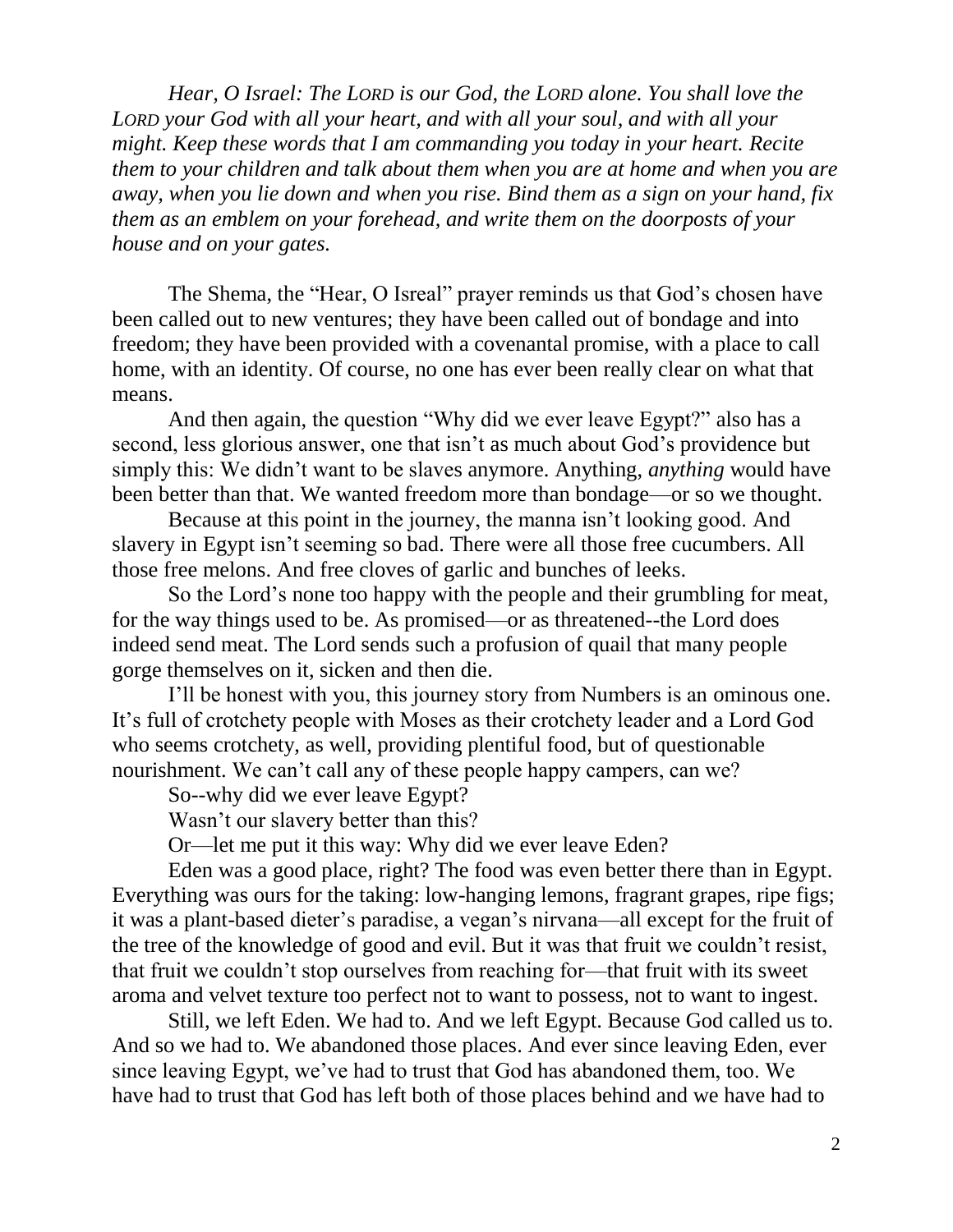trust that God has come along with us on our long, often aimless, often confusing journey.

That's the story of salvation history in the Bible.

But it's the story of God's salvation history in our lives, as well. Sometimes on our lives' journeys we are given manna. Sometimes we are given quail. Sometimes on that journey we want to turn back because we long for the fruit of the tree of the knowledge of good and evil. Or maybe we're just longing for the figs or the cucumbers or the sparkling lemons.

Or maybe we're just *longing*. You know that feeling?

Frankly, I believe that God made us as creatures who long. Our longing doesn't always make perfect sense. But we understand what it feels like. Remember that joke from Woody Allen's movie, "Annie Hall?" He sets it up this way: There are two women at a Catskill mountain resort. And one of them says, "Wow, the food at this place is really terrible."

And the other woman says, "Yeah, I know! And such small portions!"

I don't know if you can relate to that and I hope you won't think ill of me if I admit that I can. But I can. I am not always the best at counting my many blessings and naming them one by one. And sometimes, if I do manage to count my blessings, I find myself longing for a little more, for a little more blessing.

Are you like that, too? Or are you perfect? Are you always grateful for everything? I mean, one of my favorite passages in the entire Greek and Hebrew scriptures is from Paul's greeting to the people of Philippi. He writes, "I thank my God every time I remember you, constantly praying with joy in every one of my prayer for all of you, because of your sharing in the gospel from the first until now. I am confident of this, that the one who began a good work among you will bring it to completion by the day of Jesus Christ."

I love this passage so much because I want it to be true for me; I want it to be my experience. I want to be the person who "thanks my God every time I remember you." I want to be the person who is "constantly praying with joy in every one of my prayers for all of you." I want to be the person who is "confident…that the one who began a good work among you will bring it to completion by the day of Jesus Christ."

And I try to do that. Or I sort of try. Sometimes. Okay, a lot of the time. But you know what? I'm not that person. I'm not that good. I'm not St. Paul. I'm not a perfect disciple. As I told you already, I'm not even somebody who counts her many blessings without getting greedy. I'm like one of those grousing Israelite:

Why did we ever leave Egypt?

Why did we ever leave Eden?

If only we had meat to eat?

But—but it's right at that point that I find myself being tickled by--actually enjoying--the Lord's response to the grumbling Israelites—*You want meat? I'll give you meat—quail till it comes out of your nostrils!*